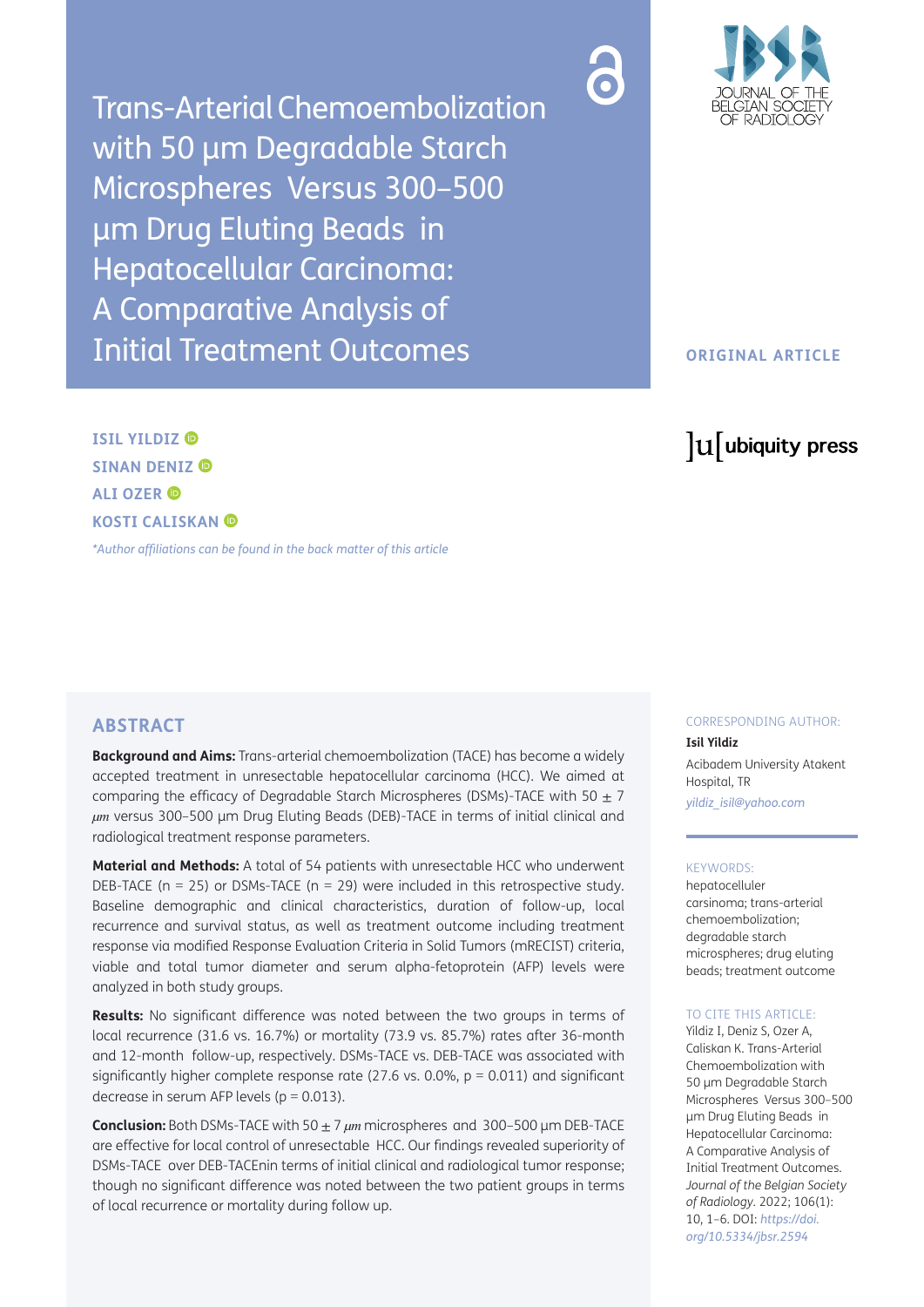# **INTRODUCTION**

Trans-arterial chemoembolization (TACE) has become a widely accepted treatment in unresectable HCC patients with a relatively preserved liver function [\[1](#page-4-1), [2\]](#page-4-1).

However, both conventional-TACE (c-TACE) and drug eluting beads (DEB)-TACE have been shown to have high rates of tumor recurrence, possibly due to vascularendothelial-growth-factor (VEGF)-mediated new tumor vessel formation following extended ischemia in surrounding normal liver [\[3](#page-4-1)–[6\]](#page-4-1).

In this regard, the use of degradable starch microspheres (DSMs) for transient occlusion of tumor feeding arteries has been proposed as an alternative TACE method to avoid VEGF overexpression [[7, 8](#page-4-1)].

However, in addition to scarce number of studies on the efficacy and safety of DSMs-TACE among patients with unresectable HCC [[8,](#page-4-1) [9–13\]](#page-4-1), no study to date has compared the clinical utility and efficacy of DSMs-TACE and DEB-TACE in HCC patients.

This retrospective single-center study was therefore designed to compare the efficacy of DSMs-TACE with 50 ± 7 *µm* microspheres versus DEB-TACE with 300–500 μm caliber beads in unresectable HCC patients in terms of clinical and radiological treatment response parameters.

# **MATERIAL AND METHODS**

#### **STUDY POPULATION**

A total of 54 consecutive patients with unresectable HCC who underwent doxorubicin-based TACE via DEB (DEB-TACE, 300-500  $\mu$ m, n = 25) or DSMs (DSMs-TACE, n = 29) in accordance with the decision of the multidisciplinary team of specialists were included in this retrospective study conducted between May 2016 and October 2018.

Patients with the histopathological diagnosis of HCC based on American Association for the Study of the Liver Disease (AASLD) guidelines, receiving DEB-TACE or DSMs-TACE, no treatment prior to or during the intervention, availability of data on pre-TACE and post-TACE 1-month assessments, Eastern Cooperative Oncology Group (ECOG) performance status of 0–1, Child-Pugh Class A–B, normal renal, cardiac and bone marrow functions, total bilirubin levels < 3 mg/dL, albumin levels > 2.0 mg/dL and at least 12 weeks of life expectancy were included in the study. The presence of an extrahepatic metastasis, tumor volume over 70% of total liver volume, uncontrolled hypertension, bleeding diathesis, secondary malignancy, Child-Pugh Class of C, combined treatment or treatment with 100–300 μm DEB and previous anti-cancer treatment were the exclusion criteria of the study.

Written informed consent was obtained from each subject following a detailed explanation of the objectives and protocol of the study which was conducted in accordance with the ethical principles stated in the 'Declaration of Helsinki' and approved by the institutional ethics committee.

## **STUDY PARAMETERS**

Data on baseline characteristics including age, gender, comorbidities, Model for End Stage-Disease (MELD) scores, compatibility with Milan criteria, Barcelona Clinic Liver Cancer (BCLC) stage, positron emission tomography (PET)- Computed Tomography (CT), presence of macrovascular invasion, and transplantation were recorded in each patient. Data on follow-up duration (months), local recurrence and survival status, as well as treatment outcome including treatment response via modified Response Evaluation Criteria in Solid Tumors (mRECIST) criteria, viable and total tumor diameter (diameter of the lesion in case of one lesion, total diameter in case of more than one lesions) and serum alpha-fetoprotein (AFP) levels were recorded in study groups.

## **TREATMENT OUTCOME**

Treatment outcome was evaluated in terms of radiological (Magnetic Resonance Imaging [MRI], viable tumor diameter before and after procedure and mRECIST criteria) and clinical (serum AFP levels) response parameters after one month of treatment. Patients were evaluated with contrast enhanced CT or dynamic MRI at time of enrollment and 25–30 days after each DSMs-TACE or DEB-TACE procedure. Radiological evaluation was performed by the same independent seven-year experience abdominal radiologist who was blinded to the treatment protocol of the study. Treatment response evaluation based on m-RECIST criteria was performed and the response was categorized as complete response (CR), partial response (PR), stable disease (SD), and progressive disease (PD) (20). In patients with more than one TACE sessions, assessment included only the first TACE. In patients with multiple tumors, combined assessment of target lesions, nontarget lesions, and new lesions was performed.

#### **DEB-TACE PROCEDURE**

The femoral artery access was used in all patients. Angiographic images of the main hepatic artery and superior mesenteric artery were obtained via macrocatheter (USL2, Cordis, USA) and 0.038 hydrophilic wires (Terumo, Japan) to assess anatomy of arteries supplying liver and patency of portal vein. The arteries supplying the tumor were selectively catheterized with a 2.7 F coaxial microcatheter (Progreat, Terumo, Japan) with adapted microwire within a macrocatheter. Through the microcatheter, adriamycin (30 mg/m2) loaded polyvinyl alcohol particles (DcBeads® 300–500 μm; Biocompatibles, Farnham, UK) mixed with iodinated contrast were injected very slowly with fluoroscopy guidance. Each vial contained 50 mg doxorubicin. Injection was continued until near stasis without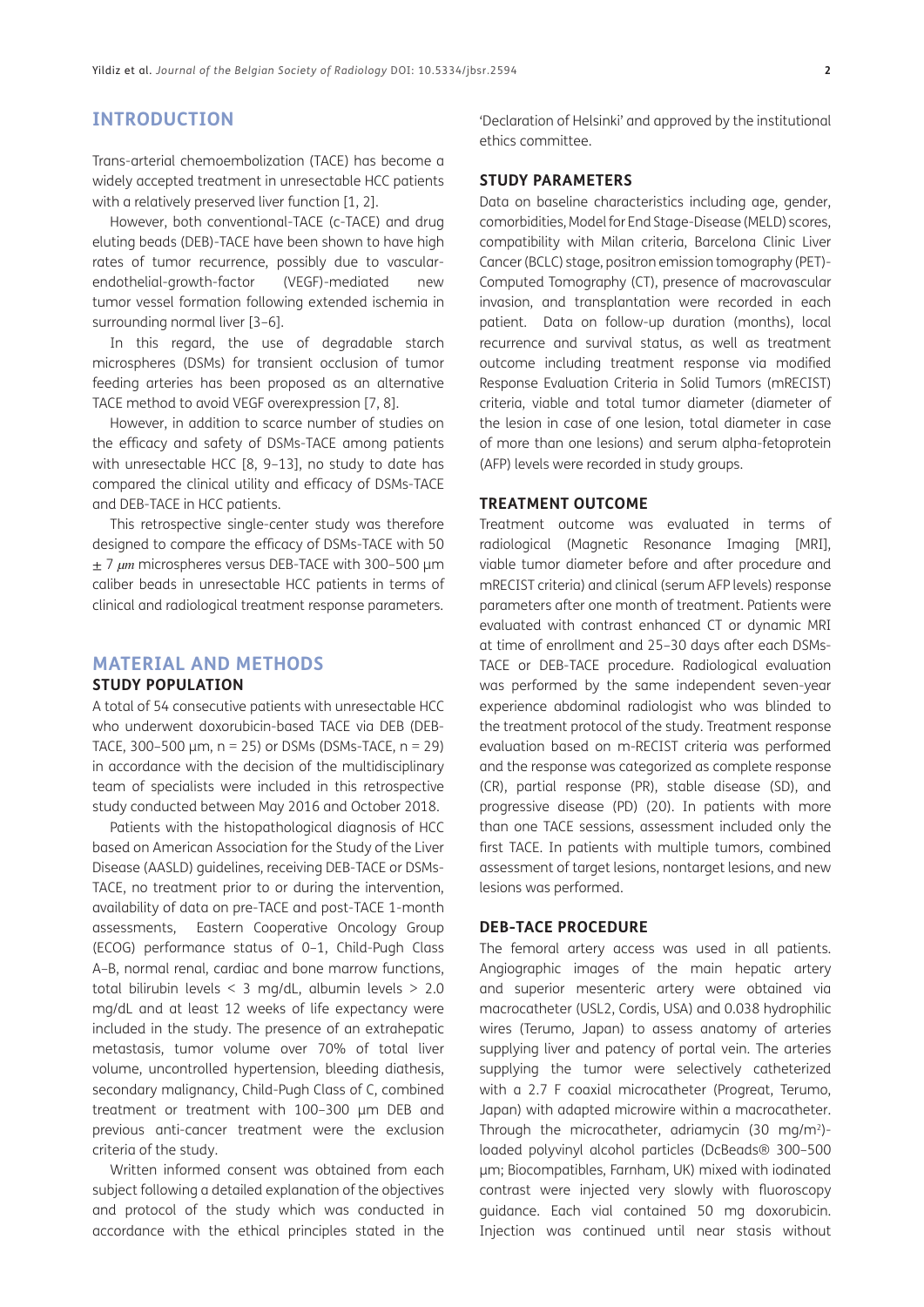exceeding the two vial (100 mg doxorubicin). No major complications occurred. After the procedure patients were hospitalized for one or two days depending on the clinical condition.

#### **DSMS-TACE PROCEDURE**

DSMs-TACE was based on the same technique with DEB-TACE, but with use of adriamycin (30 mg/m2)-loaded EmboCept® S DSM 35/50 (PharmaCept GmbH, Berlin, Germany), as an embolizate composed of degradable starch microspheres with an average diameter of 50 micrometers.

#### **STATISTICAL ANALYSIS**

IBM SPSS Statistics for Windows, version 25.0 (IBM Corp., Armonk, NY) was used in statistical analysis. Pearson Chi-Square test, Fisher Exact Test (Exact) and Fisher Freeman Halton Test (Monte Carlo) were used to analyze categorical data.  $p < 0.05$  was considered statistically significant.

#### **RESULTS**

## **BASELINE CHARACTERISTICS, DURATION OF FOLLOW UP AND SURVIVAL STATUS IN STUDY GROUPS**

DSMs-TACE and DEB-TACE groups were similar in terms of age and gender, MELD scores and comorbidity status.

DEB-TACE group was associated with significantly higher percentage of patients with BCLC Stageintermediate stage disease (80.0 vs. 41.4%,  $p = 0.011$ ), and with positive PET imaging (100.0 vs. 79.3%,  $p =$ 0.025), while DSMs-TACE group was associated with higher rates of BCLC-early stage (27.6 vs. 4.0%,  $p = 0.011$ ) and BCLC-advanced stage  $(31.0 \text{ vs. } 16.0\%, \text{ p} = 0.011)$ disease.

Overall, after 29 months (range, 12.5 to 36.5) of follow up, local recurrence was noted in 28.0% of patients and mortality occurred in 42.6% with no significant difference between DSMs-TACE and DEB-TACE groups in terms of local recurrence (31.6 and 16.7%, respectively) or mortality rates (73.9 and 85.7%, respectively).

#### **TREATMENT OUTCOMES**

Complete response rate was 8/54 (14.8%) in the overall study population, and significantly higher in DSMs-TACE group as compared with DEB-TACE group (27.6 vs. 0.0%, p = 0.011). Overall, 40/54 (74.1%) of patients achieved partial response, with no significant difference in DSMs-TACE (65.5%) and DEB-TACE (84.0%) groups (**[Table 1](#page-3-0)**).

Baseline viable tumor diameters were similar between study groups, whereas DSMs-TACE vs. DEB-TACE was associated with significantly lower median (Q1-Q3) postprocedure viable tumor diameter (7 [0–15] mm vs. 18 [9– 34] mm, p = 0.007), and significantly higher % reduction  $(-81.2$  [-100.0--66.7] % vs. -66.7 [-73.3 --46.2] %, p = 0.005) of the viable tumor diameter (**[Table 1](#page-3-0)**).

Change in total tumor diameter also revealed significantly higher reduction (median (Q1-Q3) –32.1  $[-45.3 - 20.0]$  % vs.  $-13.3$   $[-30.0 - 0.0]$  %, p = 0.005) in the DSMs-TACE group (**[Table 1](#page-3-0)**).

The decrease in median (Q1-Q3) serum AFP levels from baseline to post-procedure was significant only in the DSMs-TACE group (from 29.5 [6.8– 98.3] ng/mL to 11.4 [2.3 – 40] ng/mL, p = 0.013) (**[Table 1](#page-3-0)**).

### **DISCUSSION**

Our findings regarding efficacy of two different chemoembolization methods in a retrospective cohort of unresectable HCC patients revealed association of DSMs-TACE with higher treatment efficacy in terms of both initial (one month) biological and radiological tumor response when compared to DEB-TACE, but no significant difference was noted in terms of local recurrence or mortality during follow up.

Our findings support the consistently reported association of DSMs-TACE with favorable outcome in HCC patients in terms of treatment response based on mRECIST criteria [\[9](#page-4-1)–[12](#page-4-1)]. The efficacy of DSMs-TACE was reported in a one-year follow-up study of 40 consecutive BCLC stage B or C patients (31 male; age,  $70.6 \pm 13.6$  years) with intermediate or locally advanced HCC, including disease control rate of 52.5% with a median OS of 11.3 months [[12](#page-4-1)]. In another study of 179 DSMs-TACE procedures in 50 patients with HCC, treatment outcome based on mRECIST revealed objective response rate of 44% and disease control rate of 70%, including CR, PR, SD and PD rates of 2%, 42%, 26% and 18%, respectively [\[13](#page-4-1)]. The treatment response based on mRECIST criteria in our patients treated with DSMs-TACE provided CR, PR, SD and PD rates of 27.6%, 65.5%, 6.9% and 0%, respectively; indicating an even more favorable response than in previous studies.

The transient short-term occlusion with rapid tissue reperfusion shortly after embolization obtained via DSMs-TACE has been considered likely to reduce hypoxia-dependent VEGF over production, and thus reduce the risk of rebound neovascularization, tumor regrowth and recurrence [[5,](#page-4-1) [9–14\]](#page-4-1). In the current study, survival and local recurrence rates were 26.1% and 31.6% in the DSMs-TACE group after median 36 months of follow up, while 14.3% and 16.7% in the DEB-TACE group after median 12 months of follow up. Although no significant advantage of DSMs-TACE was noted in terms of survival benefit or recurrence rate, it should be noted that there was a significant difference between groups in terms of follow-up length. Indeed, in studies with longer follow-ups, DEB-TACE has been associated with 3-year recurrence and survival rates of 65% and 26-29%, respectively [[15](#page-4-1)].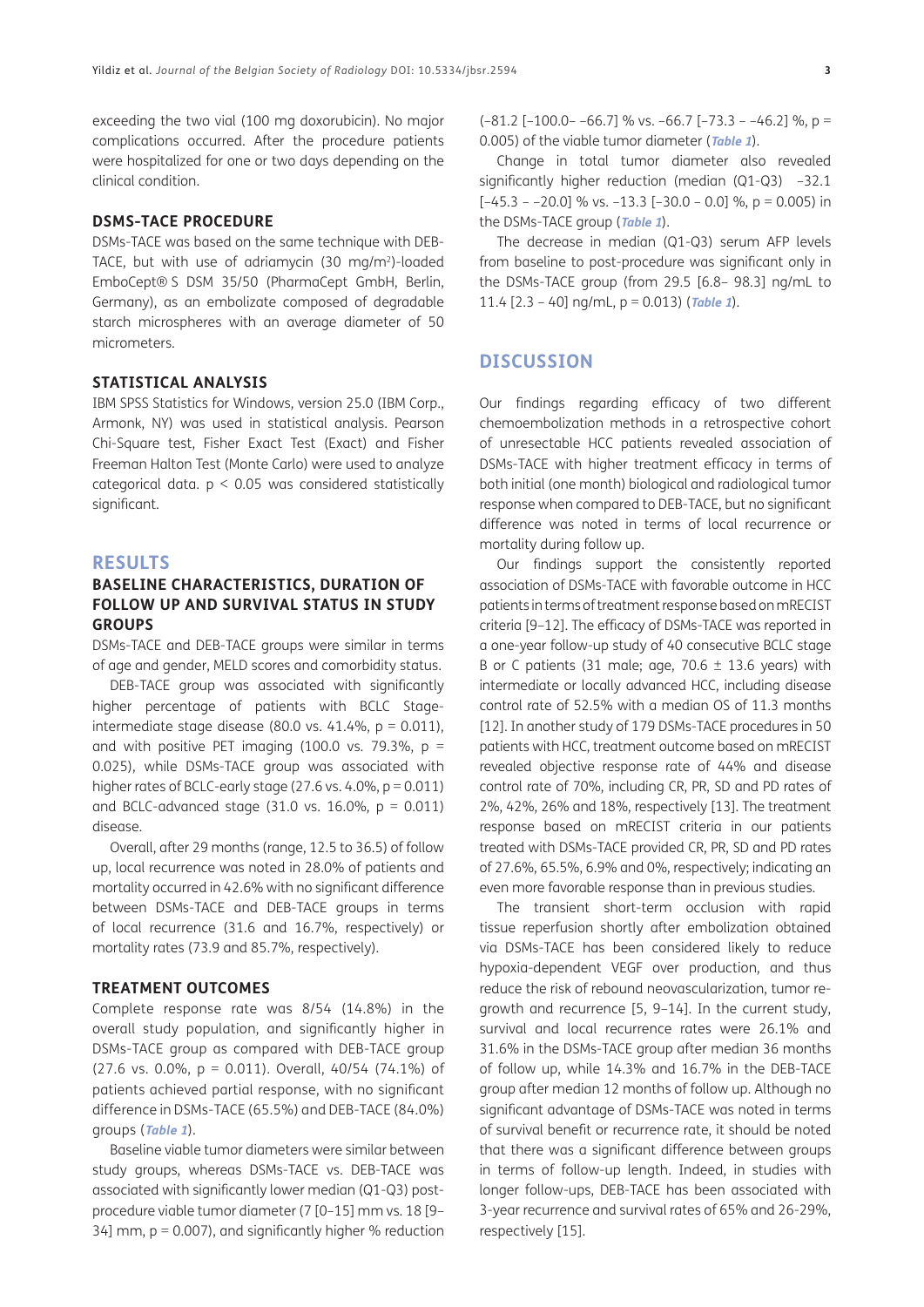Yildiz et al. *Journal of the Belgian Society of Radiology* DOI: [10.5334/jbsr.2594](https://doi.org/10.5334/jbsr.2594) **4**

|                                   | <b>TOTAL</b><br>$(N = 54)$    | <b>DSMS-TACE</b><br>$(N = 29)$ | <b>DEB-TACE</b><br>$(N = 25)$ | <b>P VALUE</b> |
|-----------------------------------|-------------------------------|--------------------------------|-------------------------------|----------------|
| mRECIST criteria, n(%)            |                               |                                |                               |                |
| Complete response                 | 8(14.8)                       | 8(27.6)                        | 0(0.0)                        | $0.011$ ff     |
| Partial response                  | 40(74.1)                      | 19(65.5)                       | 21 (84.0)                     |                |
| Stable disease                    | 5(9.3)                        | 2(6.9)                         | 3(12.0)                       |                |
| Progressive disease Excluded      | 1(1.9)                        | 0(0.0)                         | 1(4.0)                        |                |
| Viable tumor (mm), median (Q1/Q3) |                               |                                |                               |                |
| Before procedure                  | 40 (31/57)                    | 40 (30/53)                     | 42 (32/60)                    | $0.414$ $u$    |
| After procedure                   | 12 (4/22)                     | 7(0/15)                        | 18 (9/34)                     | $0.007$ "      |
| Difference (absolute, mm)         | $-28(-38/-19)$                | $-29(-38/-22)$                 | $-22 (-35/-12)$               | $0.423$ "      |
| Difference (%)                    | $-70.8$ ( $-90.3$ / $-55.0$ ) | $-81.2$ ( $-100.0$ / $-66.7$ ) | $-66.7$ ( $-73.3$ / $-46.2$ ) | $0.005$ "      |
| P-value (intragroup)              | $< 0.001$ $\circ$             | $0.001$ $W$                    | $< 0.001$ $\circ$             |                |
| Total tumor (mm), median (Q1/Q3)  |                               |                                |                               |                |
| Before procedure                  | 48 (35/70)                    | 45 (38/56)                     | 56 (33/82)                    | $0.253$ $u$    |
| After procedure                   | 34.5 (21/67)                  | 30 (20/35)                     | 50 (25/75)                    | $0.019$ $u$    |
| Difference (absolute, mm)         | $-11.5(-21/-3)$               | $-15 (-22/-8)$                 | $-9(-15/0)$                   | $0.056$ u      |
| Difference (%)                    | $-24.7 (-37.5/-6.7)$          | $-32.1 (-45.3/-20.0)$          | $-13.3$ $(-30.0/0.0)$         | $0.005$ "      |
| P-value (intragroup)              | $< 0.001$ $w$                 | $< 0.001$ $w$                  | $0.024$ $W$                   |                |
| AFP (ng/mL), median (Q1/Q3)       |                               |                                |                               |                |
| Before procedure                  | 59.85 (11/1546.2)             | 29.5 (6.8/98.3)                | 1558 (32.4/11116)             | $0.001$ "      |
| After procedure                   | 22.35 (3/478.8)               | 11.4 (2.3/40)                  | 242 (8.1/6132)                | $0.009$ "      |
| Difference (absolute, mm)         | $-2.9(-42.32/22.6)$           | $-5$ $(-17.9/-1)$              | $-1.52$ ( $-433/204$ )        | $0.423$ u      |
| Difference (%)                    | $-25.4 (-62.9/5.6)$           | $-38.5$ ( $-64.1/-10.6$ )      | $-16.0$ ( $-58.5/62.8$ )      | $0.055$ u      |
| P-value (intragroup)              | 0.198 w                       | $0.013$ $W$                    | 0.989 w                       |                |
|                                   |                               |                                |                               |                |

<span id="page-3-0"></span>**Table 1** Treatment outcome in study groups.

TACE: Trans-arterial chemoembolization; DSMs: Degradable starch microspheres; DEB: Drug eluting beads ; AFP: alpha-fetoprotein; mRECIST: Modified Response Evaluation Criteria in Solid Tumors.

u Mann Whitney U test(Monte Carlo), w Wilcoxon Sign Rank Test(Monte Carlo), ff Fisher Freeman Halton Test(Monte Carlo), Q1: 1th percentile, Q1: 3th percentile.

Complete response and reduction in serum AFP levels were only observed in the DSMs-TACE group in our study, along with significantly better reduction in viable and total tumor diameters in the DSMs-TACE group after a median 1 (range 1 to 2) session. Indeed, given the higher rate of patients with BCLC-C advanced stage disease in the DSMs-TACE group at baseline, our findings tend to support that DSMs-TACE may allow extending treatment to patients with more severe liver disease via sparing of non-cancer parenchyma from ischemic injury [\[15\]](#page-4-1).

In addition, DEB-TACE with smaller caliber beads (100–300 μm vs. 300–500 μm) has been considered to be more effective with higher chance of smaller particles to reach more distal locations without increasing complication rates [[16](#page-4-1)–[19](#page-5-0)]. Hence, given that our

findings were related to comparison of 300–500 μm DEB with much smaller DSMs, the superior efficacy of DSMs-TACE over DEB-TACE may also be related to the difference in particle size and warrant further studies with comparable particle sizes.

The present study has a number of limitations including small sample size in each group, retrospective nature of study, significant differences in baseline characteristics of the two groups such as tumor stage, degree of tumor burden and AFP levels and the lack of analysis of toxicity. Lastly, our results may also be due to the differences among the two groups baseline characteristics, especially concerning the proportion of early-stage HCC (4% versus 27%, respectively for DSMs and DC Beads) as this probably affects the rates of CR.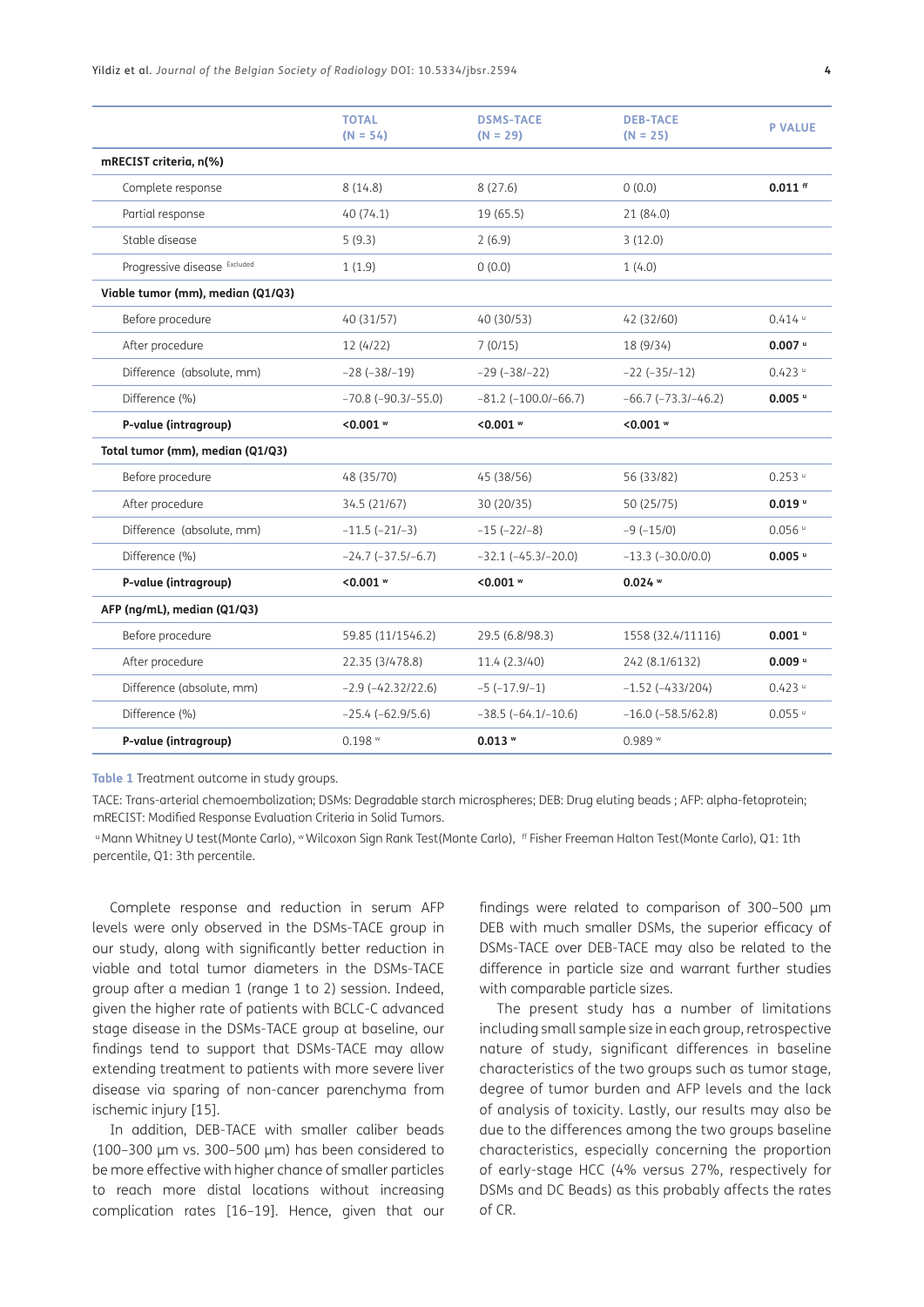# <span id="page-4-1"></span>**CONCLUSION**

Both DSMs-TACE with 50 ± 7 *µm* microspheres 300-500 μm DEB-TACE are effective for local control for HCC, but our findings revealed superiority of the first method over the second in terms of initial (one month) biological (serum AFP levels) and radiological tumor response to treatment. Since we compared 300–500 μm DEB with much smaller DSMs in a small sample size with a short follow-up period, further prospective studies are needed to compare the outcomes of DSMs-TACE and DEB-TACE using comparable size particles.

## **COMPETING INTERESTS**

The authors have no competing interests to declare.

# <span id="page-4-0"></span>**AUTHOR AFFILIATIONS**

**Isil Yildiz***[orcid.org/0000-0002-2254-977X](https://orcid.org/0000-0002-2254-977X)* Acibadem University Atakent Hospital, TR **Sinan Deniz** *[orcid.org/0000-0002-9887-2864](https://orcid.org/0000-0002-9887-2864)* LMU Klinikum Grosshadern, DE **Ali Ozer** *[orcid.org/0000-0003-1825-6736](https://orcid.org/0000-0003-1825-6736)* Acibadem University Atakent Hospital, TR **Kosti Caliskan***[orcid.org/0000-0001-8291-0574](https://orcid.org/0000-0001-8291-0574)* Acibadem University Atakent Hospital, TR

# **REFERENCES**

- 1. **Llovet JM, Bruix J.** Systematic review of randomized trials for unresectable hepatocellular carcinoma: Chemoembolization improves survival. *Hepatology*. 2003; 37: 429–442. DOI: *[https://doi.org/10.1053/](https://doi.org/10.1053/jhep.2003.50047) [jhep.2003.50047](https://doi.org/10.1053/jhep.2003.50047)*
- 2. **Bruix J, Sherman M.** Management of hepatocellular carcinoma: An update. *Hepatology*. 2011; 53: 1020–1022. DOI: *<https://doi.org/10.1002/hep.24199>*
- 3. **Lencioni R.** Management of hepatocellular carcinoma with transarterial chemoembolization in the era of systemic targeted therapy. *Crit Rev Oncol Hematol.* 2012; 83: 216– 24. DOI: *<https://doi.org/10.1016/j.critrevonc.2011.10.008>*
- 4. **Lencioni R, Petruzzi P, Crocetti L.** Chemoembolization of hepatocellular carcinoma. *Semin Intervent Radiol.* 2013; 30: 3–11. DOI: *<https://doi.org/10.1055/s-0033-1333648>*
- 5. **Zhu AX, Duda DG, Sahani DV, Jain RK.** HCC and angiogenesis: Possible targets and future directions. *Nat Rev Cli Oncol.* 2011; 8: 292–301. DOI: *[https://doi.](https://doi.org/10.1038/nrclinonc.2011.30) [org/10.1038/nrclinonc.2011.30](https://doi.org/10.1038/nrclinonc.2011.30)*
- 6. **Minata M, Harada KH, Kudo M, Ikai I, Nishida N.** The prognostic value of vascular endothelial growth factor in hepatocellular carcinoma for predicting metastasis after curative resection. *Oncology.* 2013; 84(Suppl 1): 75–81. DOI: *<https://doi.org/10.1159/000345894>*
- 7. **Taguchi T.** Chemo-occlusion for the treatment of liver cancer. A new technique using degradable starch microspheres. *Clin Pharmacokinet*. 1994; 26: 275–91. DOI: *<https://doi.org/10.2165/00003088-199426040-00004>*
- 8. **Pieper CC, Meyer C, Vollmar B, Hauenstein K, Schild HH, Willheim KE.** Temporary arterial embolization of liver parenchyma with degradable starch microspheres (EmboCept(®)S) in a swine model. *Cardiovasc Intervent Radiol.* 2015; 38: 435–41. DOI: *[https://doi.org/10.1007/](https://doi.org/10.1007/s00270-014-0966-2) [s00270-014-0966-2](https://doi.org/10.1007/s00270-014-0966-2)*
- 9. **Haubold J, Reinboldt MP, Wetter A,** et al. DSM-TACE of HCC: Evaluation of Tumor Response in Patients Ineligible for Other Systemic or Loco-Regional Therapies. *Rofo;* 2020 Mar 4. [Epub ahead of print]. DOI: *[https://doi.](https://doi.org/10.1055/a-1111-9955) [org/10.1055/a-1111-9955](https://doi.org/10.1055/a-1111-9955)*
- 10. **Gross A, Albrecht T.** Transarterial Chemoembolisation (TACE) with Degradable Starch Microspheres (DSM) and Anthracycline in Patients with Locally Extensive Hepatocellular Carcinoma (HCC): Safety and Efficacy. *Cardiovasc Intervent Radiol*. 2020 Mar; 43(3): 402–410. DOI: *<https://doi.org/10.1007/s00270-019-02364-w>*
- 11. **Iezzi R, Pompili M, Rinninella E,** et al.; HepatoCatt Study Group. TACE with degradable starch microspheres (DSM-TACE) as second-line treatment in HCC patients dismissing or ineligible for sorafenib. *Eur Radiol.* 2019 Mar; 29(3): 1285–1292. Published online August 31, 2018. DOI: *<https://doi.org/10.1007/s00330-018-5692-8>*
- 12. **Orlacchio A, Chegai F, Roma S, Merolla S, Bosa A, Francioso S.** Degradable starch microspheres transarterial chemoembolization (DSMs-TACE) in patients with unresectable hepatocellular carcinoma (HCC): Longterm results from a single-center 137-patient cohort prospective study. *Radiol Med*. 2020 Jan; 125(1): 98–106. DOI: *<https://doi.org/10.1007/s11547-019-01093-x>*
- 13. **Schicho A, Pereira PL, Haimerl M,** et al. Transarterial chemoembolization (TACE) with degradable starch microspheres (DSM) in hepatocellular carcinoma (HCC): Multi-center results on safety and efficacy. *Oncotarget*. 2017 Aug 7; 8(42): 72613–72620. DOI: *[https://doi.](https://doi.org/10.18632/oncotarget.19997) [org/10.18632/oncotarget.19997](https://doi.org/10.18632/oncotarget.19997)*
- 14. **Lencioni R, Llovet J.** Modified RECIST (mRECIST) Assessment for Hepatocellular Carcinoma. *Semin Liver Dis.* 2010; 30: 52–60. DOI: *[https://doi.](https://doi.org/10.1055/s-0030-1247132) [org/10.1055/s-0030-1247132](https://doi.org/10.1055/s-0030-1247132)*
- 15. **Iezzi R, Pompili M, Rinninella E,** et al. HepatoCatt Study Group. TACE with degradable starch microspheres (DSM-TACE) as second-line treatment in HCC patients dismissing or ineligible for sorafenib. *Eur Radiol.* 2019 Mar; 29(3): 1285–1292. Published online August 31, 2018. DOI: *[https://doi.org/10.1007/s00330-](https://doi.org/10.1007/s00330-018-5692-8) [018-5692-8](https://doi.org/10.1007/s00330-018-5692-8)*
- 16. **Padia SA, Shivaram G, Bastawrous S,** et al. Safety and efficacy of drug-eluting bead chemoembolization for hepatocellular carcinoma: Comparison of small-versus medium-size particles. *J. Vasc. Interv. Radiol.* 2013; 24: 301–6. DOI: *<https://doi.org/10.1016/j.jvir.2012.11.023>*